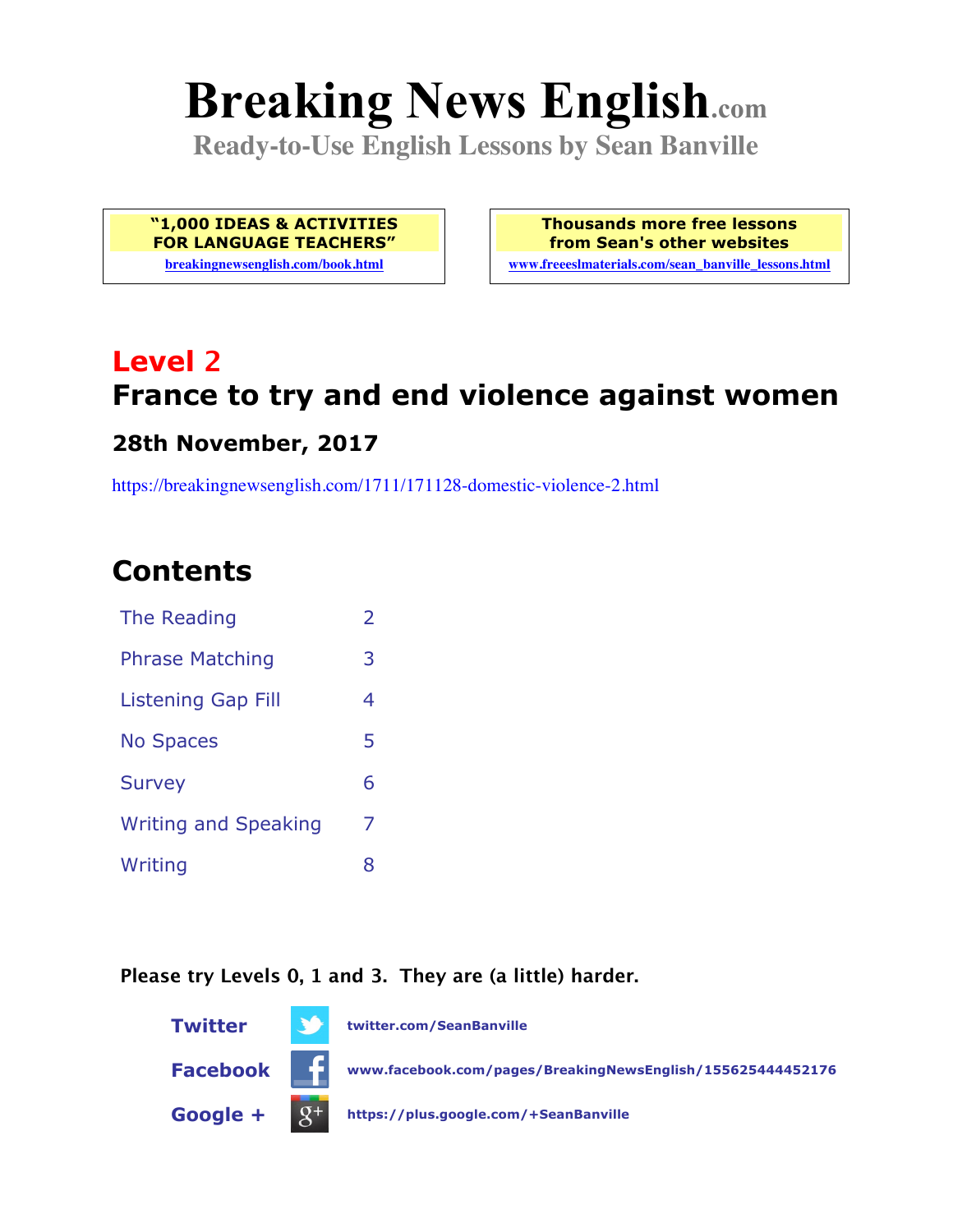### **THE READING**

From https://breakingnewsenglish.com/1711/171128-domestic-violence-2.html

France has started a new project to try and end violence against women. The project's aim is to educate the public and children about sexism and violence against women. It also aims for more police support for victims of domestic violence. France's president spoke about the project on the International Day for the Elimination of Violence Against Women. He said he wants to educate children about pornography. A second goal is to make it easier for rape victims to go to the police. Another plan is to have stronger laws against harassing people in the street.

The president made reducing violence against women one of his government's promises. During his speech, there was a minute's silence for the 123 women killed by their husband or ex-husband in 2016. One woman is killed in France every three days. The president said: "France should no longer be one of those countries where women live in fear." He added that criminals who harass, insult, touch, or attack women should be brought to justice. A growing number of famous men in Hollywood, business, politics and the media face charges of sexual assault.

Sources: https://www.**reuters.com**/article/us-france-violence-macron/frances-macron-unveils-plan-to-curbviolence-against-women-idUSKBN1DP0H9 http://www.**bbc.com**/news/world-europe-42121407 http://**thehill.com**/policy/international/361810-france-launches-plan-to-combat-violence-againstwomen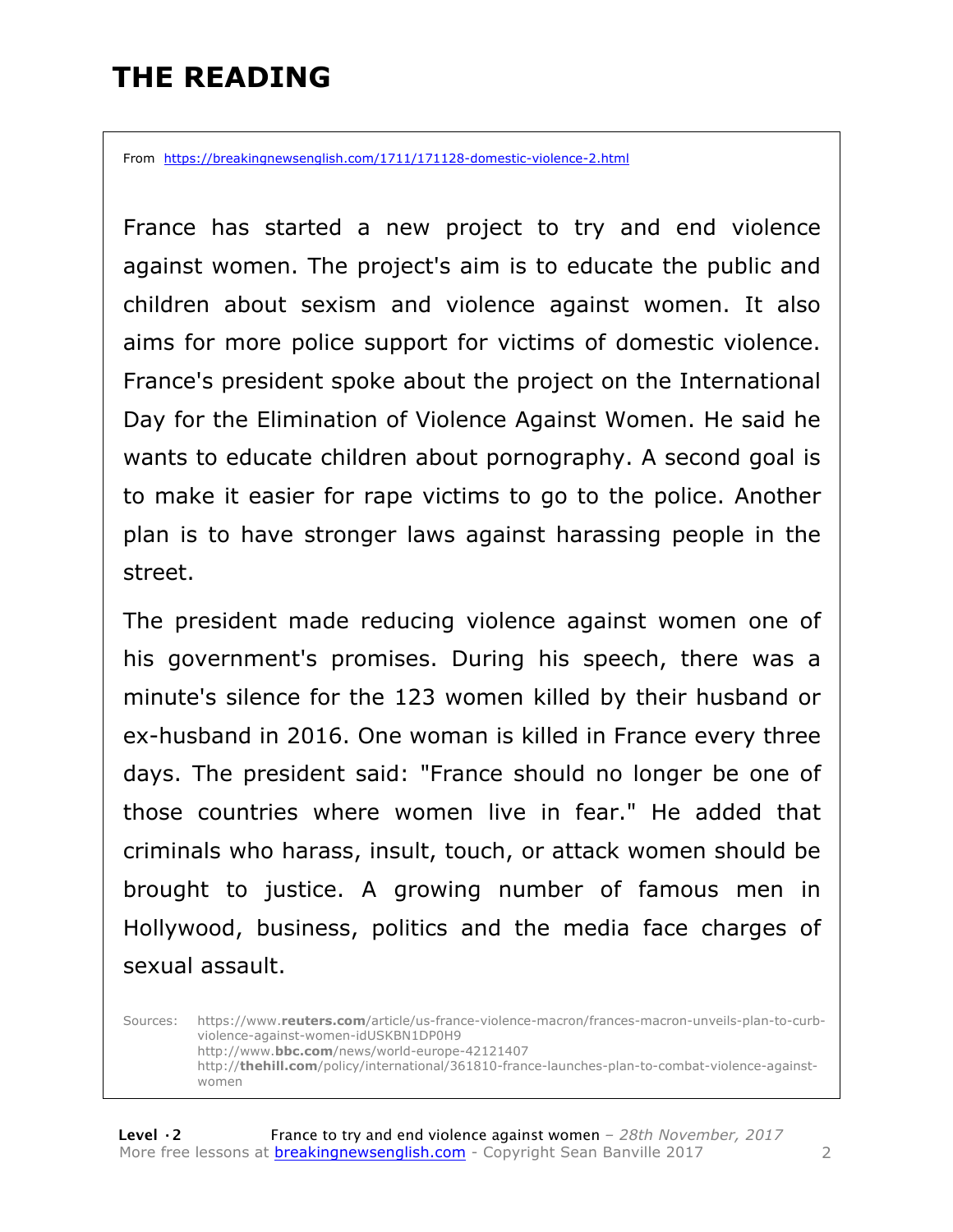### **PHRASE MATCHING**

From https://breakingnewsenglish.com/1711/171128-domestic-violence-2.html

#### **PARAGRAPH ONE:**

| 1. started a new       |    | a. support           |
|------------------------|----|----------------------|
| 2. more police         |    | b. laws              |
| 3. victims of domestic |    | c. the police        |
| 4. educate children    |    | d. in the street     |
| 5. rape                |    | e. violence          |
| 6. go to               | f. | project              |
| 7. stronger            |    | g. victims           |
| 8. harassing people    |    | h. about pornography |

#### **PARAGRAPH TWO:**

| 1. reducing violence                    |    | a. silence         |
|-----------------------------------------|----|--------------------|
| 2. one of his government's              |    | b. assault         |
| 3. there was a minute's                 |    | c. or attack women |
| 4. countries where women live           |    | d. against women   |
| 5. criminals who harass, insult, touch, |    | e. charges         |
| 6. brought to                           | f. | in fear            |
| 7. face                                 |    | g. justice         |
| 8. sexual                               | h. | promises           |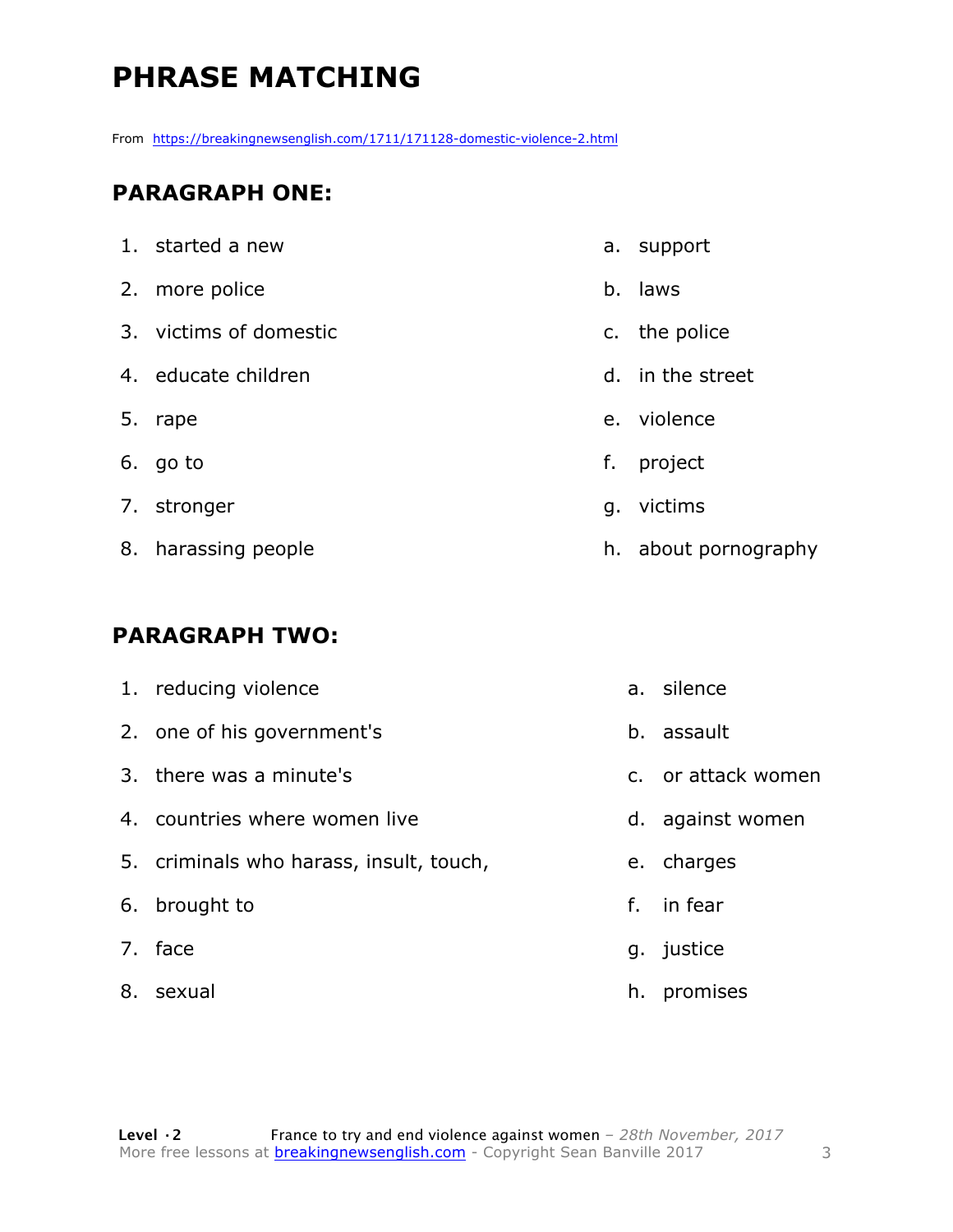### **LISTEN AND FILL IN THE GAPS**

From https://breakingnewsenglish.com/1711/171128-domestic-violence-2.html

France has started a new project to  $(1)$ violence against women. The project's aim is to educate the public and children (2) \_\_\_\_\_\_\_\_\_\_\_\_\_\_\_\_\_\_\_\_\_\_\_\_\_\_\_ violence against women. It also aims for more police support for victims of domestic violence. France's president spoke about (3) The state of the state of the state of the state of the state of the state of the state of the state of the state of the state of the state of the state of the state of the state of the s International Day for the Elimination of Violence Against Women. He said he (4) \_\_\_\_\_\_\_\_\_\_\_\_\_\_\_\_\_\_\_ children about pornography. A second goal is to make (5) \_\_\_\_\_\_\_\_\_\_\_\_\_\_\_\_\_\_\_ rape victims to go to the police. Another plan is to have stronger laws against harassing people  $(6)$  \_\_\_\_\_\_\_\_\_\_\_\_\_\_\_\_\_\_\_\_\_.

The president made  $(7)$  \_\_\_\_\_\_\_\_\_\_\_\_\_\_\_\_\_\_\_\_\_\_\_\_\_ women one of his government's promises. During his speech, there was  $(8)$  \_\_\_\_\_\_\_\_\_\_\_\_\_\_\_\_\_\_\_\_\_\_\_\_\_ for the 123 women killed by their husband (9) \_\_\_\_\_\_\_\_\_\_\_\_\_\_\_\_\_\_\_ 2016. One woman is killed in France every three days. The president said: "France should no longer be one of those countries where women  $(10)$  \_\_\_\_\_\_\_\_\_\_\_\_\_\_\_\_\_\_\_\_\_\_\_\_." He added that criminals who harass, insult, touch, or attack women should (11) \_\_\_\_\_\_\_\_\_\_\_\_\_\_\_\_\_\_\_ justice. A growing number of famous men in Hollywood, business, politics and the media face charges (12) \_\_\_\_\_\_\_\_\_\_\_\_\_\_\_\_\_\_\_\_\_\_.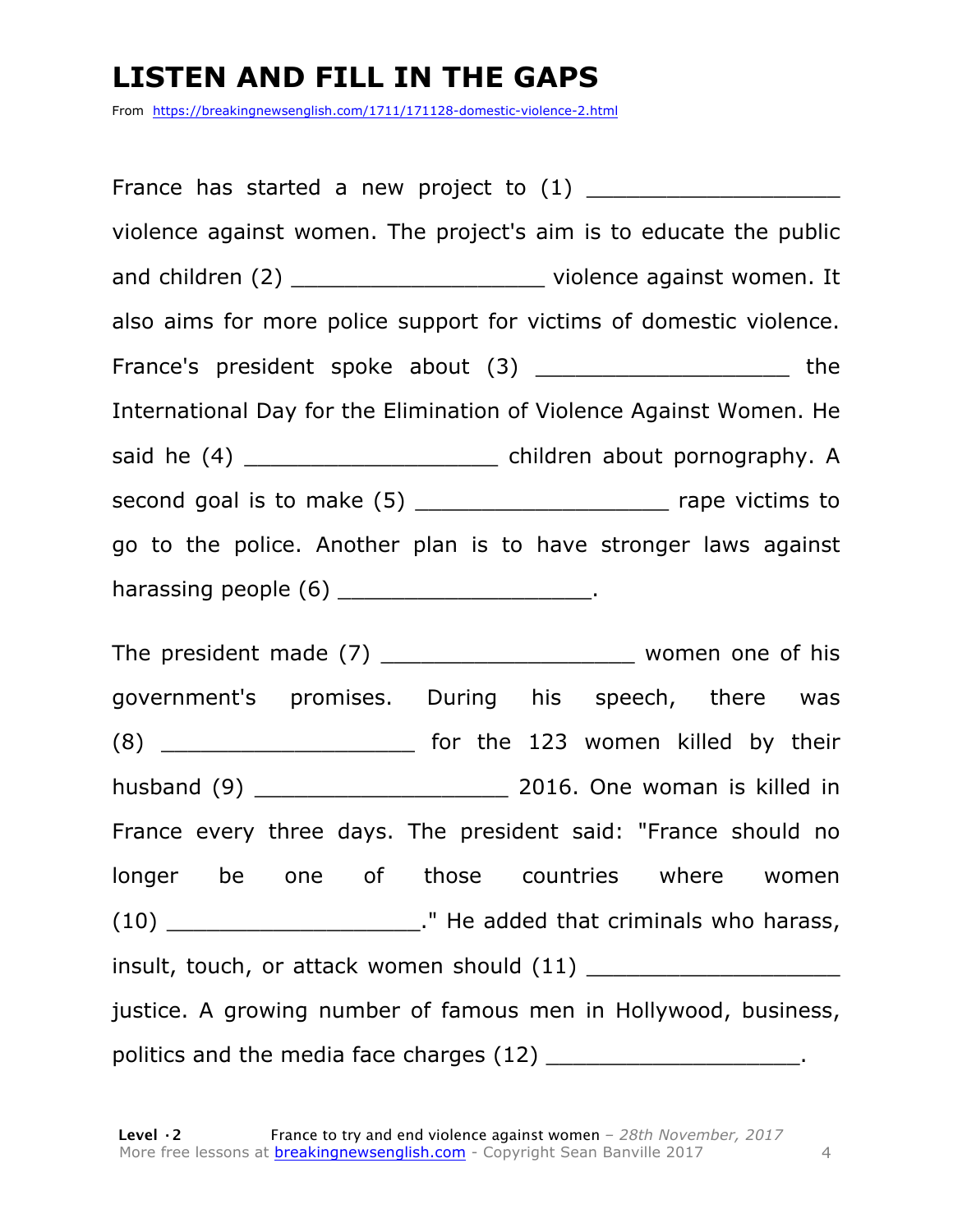### **PUT A SLASH ( / )WHERE THE SPACES ARE**

From https://breakingnewsenglish.com/1711/171128-domestic-violence-2.html

Francehasstartedanewprojecttotryandendviolenceagainstwomen.T heproject'saimistoeducatethepublicandchildrenaboutsexismandvio lenceagainstwomen.Italsoaimsformorepolicesupportforvictimsofdo mesticviolence.France'spresidentspokeabouttheprojectontheInter nationalDayfortheEliminationofViolenceAgainstWomen.Hesaidhew antstoeducatechildrenaboutpornography.Asecondgoalistomakeitea sierforrapevictimstogotothepolice.Anotherplanistohavestrongerlaw sagainstharassingpeopleinthestreet.Thepresidentmadereducingvio lenceagainstwomenoneofhisgovernment'spromises.Duringhisspee ch,therewasaminute'ssilenceforthe123womenkilledbytheirhusband orex-husbandin2016.OnewomaniskilledinFranceeverythreedays.T hepresidentsaid:"Franceshouldnolongerbeoneofthosecountrieswhe rewomenliveinfear."Headdedthatcriminalswhoharass,insult,touch, orattackwomenshouldbebroughttojustice.Agrowingnumberoffamo usmeninHollywood,business,politicsandthemediafacechargesofsex ualassault.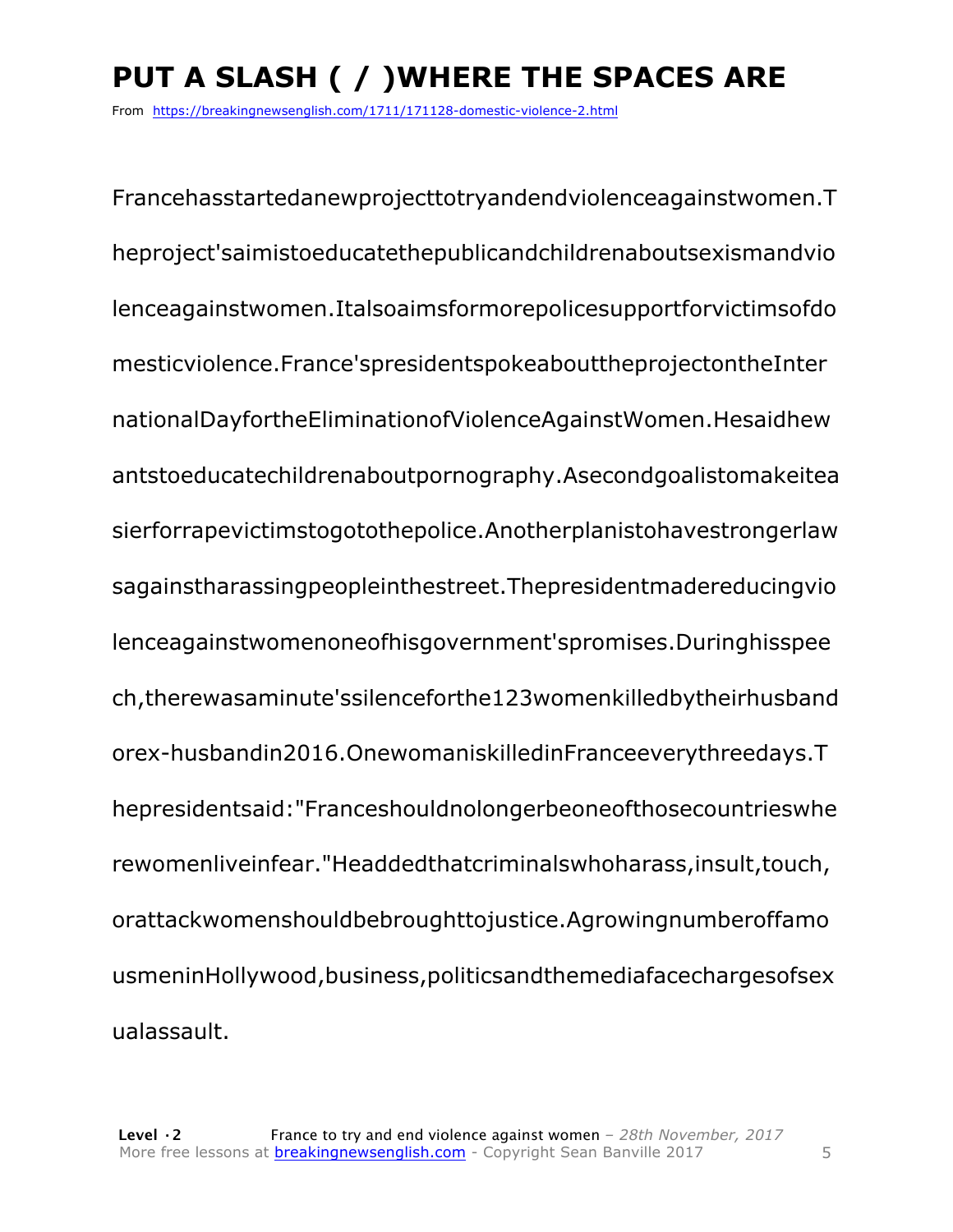### **DOMESTIC VIOLENCE SURVEY**

From https://breakingnewsenglish.com/1711/171128-domestic-violence-4.html

Write five GOOD questions about Domestic violence in the table. Do this in pairs. Each student must write the questions on his / her own paper. When you have finished, interview other students. Write down their answers.

|      | STUDENT 1 | STUDENT 2 | STUDENT 3 |
|------|-----------|-----------|-----------|
| Q.1. |           |           |           |
| Q.2. |           |           |           |
| Q.3. |           |           |           |
| Q.4. |           |           |           |
| Q.5. |           |           |           |

- Now return to your original partner and share and talk about what you found out. Change partners often.
- Make mini-presentations to other groups on your findings.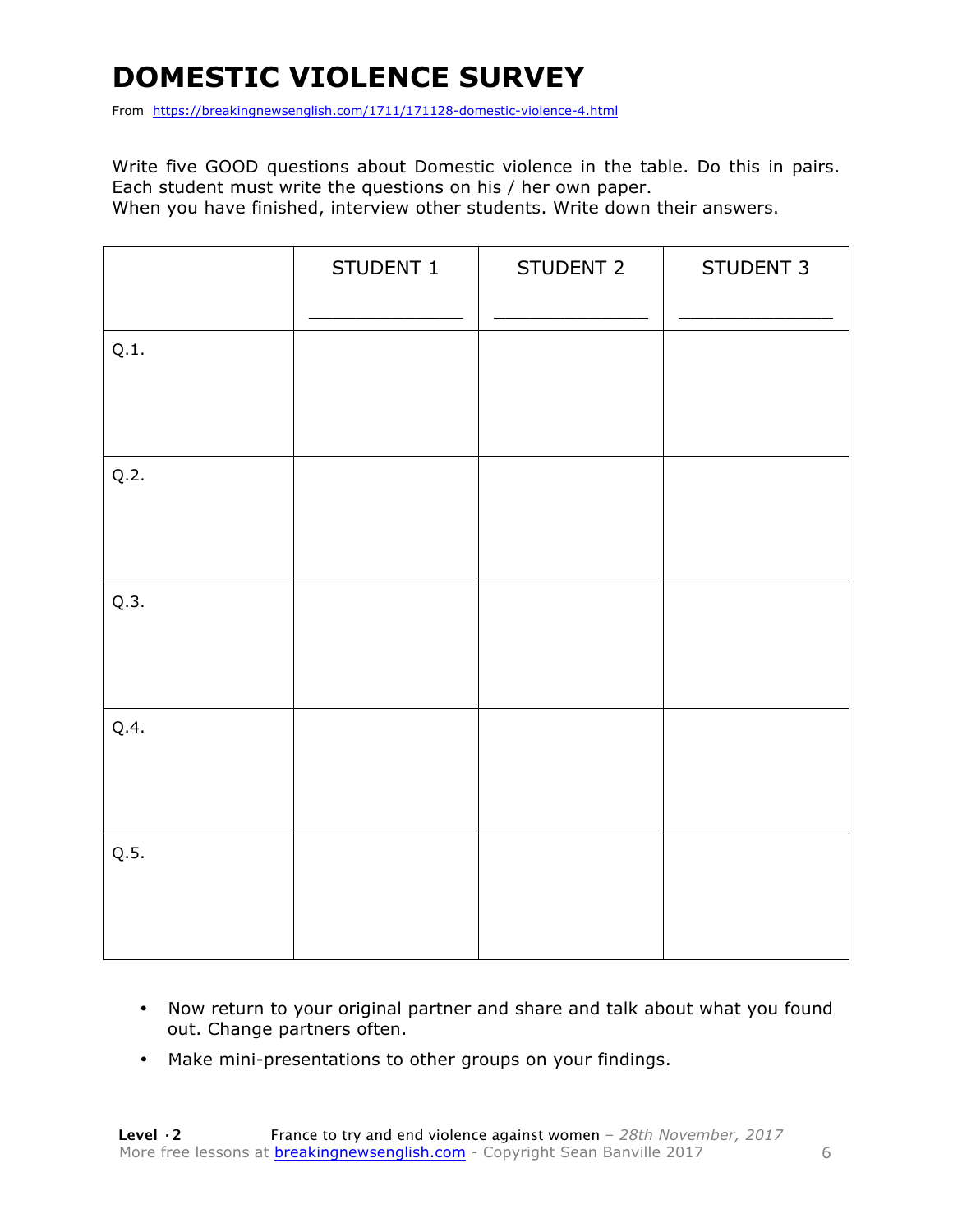### **WRITE QUESTIONS & ASK YOUR PARTNER(S)**

Student A: Do not show these to your speaking partner(s).

| a)           |  |  |
|--------------|--|--|
| b)           |  |  |
| $\mathsf{C}$ |  |  |
|              |  |  |
| d)           |  |  |
| e)           |  |  |
| f)           |  |  |

*France to try and end violence against women – 28th November, 2017* More free lessons at breakingnewsenglish.com

### **WRITE QUESTIONS & ASK YOUR PARTNER(S)**

-----------------------------------------------------------------------------

Student B: Do not show these to your speaking partner(s).

| a) |  |  |
|----|--|--|
| b) |  |  |
| c) |  |  |
| d) |  |  |
| e) |  |  |
| f) |  |  |
|    |  |  |